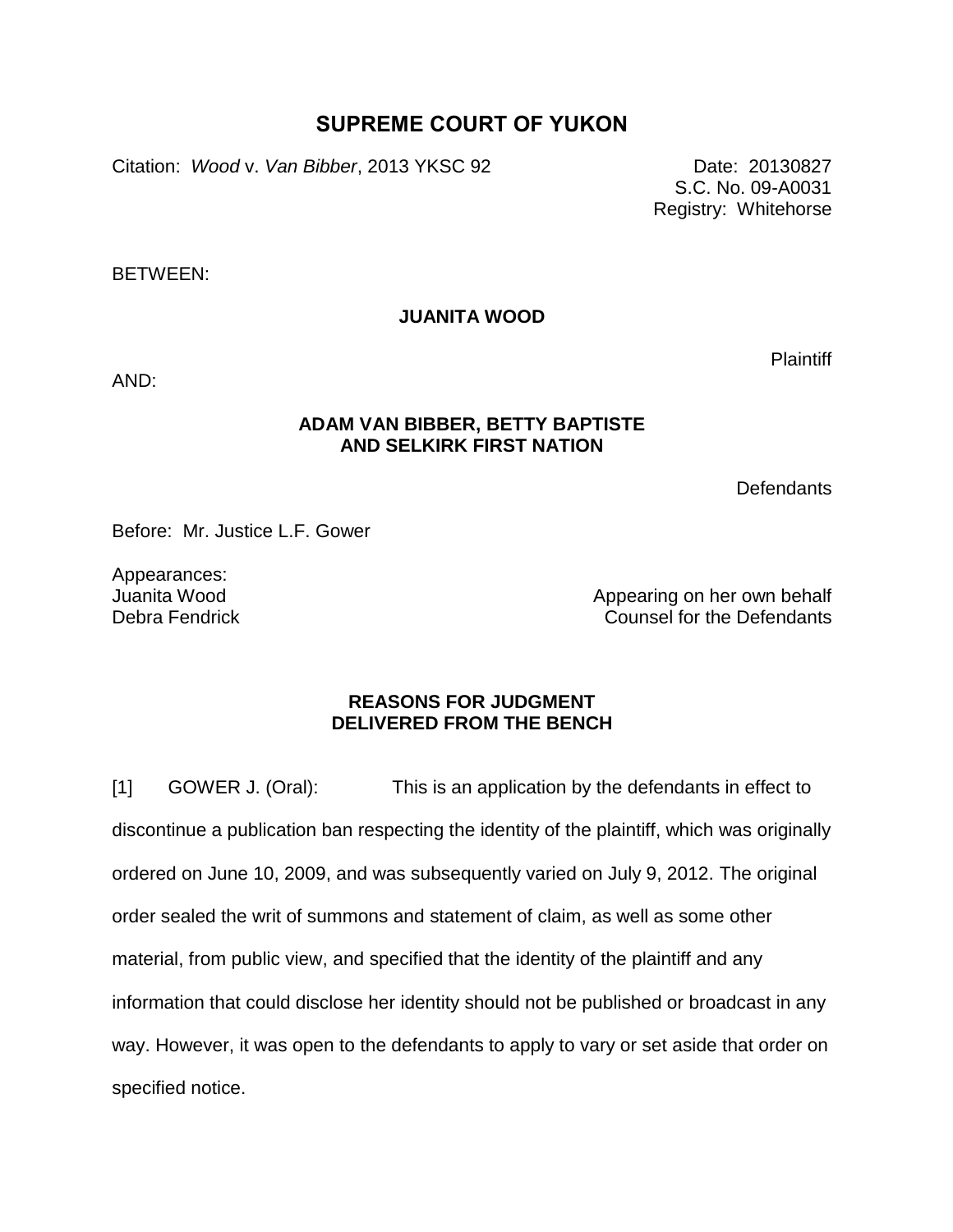[2] The order was made without notice and, I am informed, without any specific affidavit material from the plaintiff herself in support of that order.

[3] The order was varied, as I indicated, on July 9, 2012, in order to allow the defendants to interview and subpoena witnesses and carry out the investigations necessary for preparing for trial. That application was contested and was disposed of by way of the reasons for judgment of Justice Veale, 2012 YKSC 63. In those reasons Justice Veale referred to the open court principle, which was also discussed in this hearing, and cited the five components of the principle set out in the case of *X.* v. *Y*., 2004 YKSC 45. Suffice it to say that this principle has long been recognized as a cornerstone of the English common law. Justice Veale then went on, at para. 10 of his reasons, to refer to the two-part test, which is now known as the *Dagenais/Mentuck* test, to determine when a publication ban is appropriate.

[4] The test is:

"a) such an order is necessary in order to prevent a serious risk to the proper administration of justice because reasonable alternative measures will not prevent the risk; and

b) the salutary effects of the publication ban outweigh the deleterious effects on the rights and interests of the parties and the public, including the effects on the right to free expression, the right of the accused to a fair and public trial, and the efficacy of the administration of justice."

[5] Justice Veale also referred to the Ontario case of *M.E.H.* v. *Williams*, 2012 ONCA 35. In *Williams,* the wife of Col. David Russell Williams was proposing to commence a divorce proceeding seeking a divorce and corollary relief against him. She applied for an order sealing the entire record of the proceeding, and also an order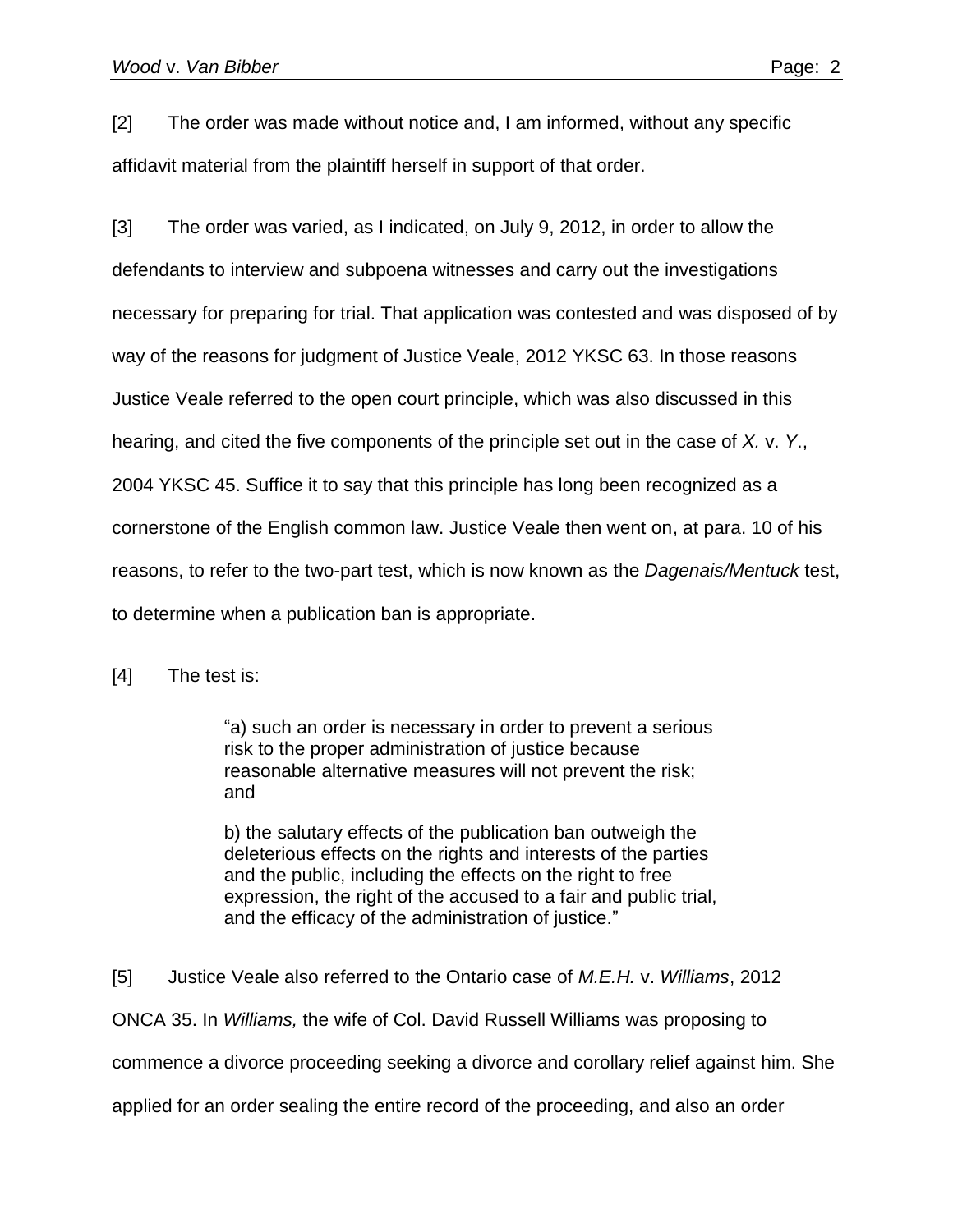prohibiting publication of any information that would identify her by name as the person bringing the proceedings against Mr. Williams. Mr. Williams himself was charged with the notorious murder of two victims in Ontario at that time. At para. 25 of the *Williams* decision there is reference again to the first part of the two-part test of the *Dagenais/Mentuck* test:

> "*Mentuck* describes non-publication and sealing orders as potentially justifiable if 'necessary in order to prevent a serious risk to the proper administration of justice.' A serious risk to public interests other than those that fall under the broad rubric of the "proper administration of justice" can also meet the necessity requirement under the first branch of the *Dagenais/Mentuck* test: *Sierra Club of Canada* at paras. 46- 51, 55. The interest jeopardized must, however, have a public component. Purely personal interests cannot justify non-publication or sealing orders. Thus, the personal concerns of a litigant, including concerns about the very real emotional distress and embarrassment that can be occasioned to litigants when justice is done in public, will not, standing alone, satisfy the necessity branch of the test." (my emphasis)

Later, at para. 30, the Court noted that: "personal emotional distress and embarrassment cannot justify limiting publication of or access to court proceedings and records."

[6] Although this is an application by the defendants, given the reasons for judgment of Justice Veale that I have just referred to, there is a *de facto* onus on Ms. Wood, in responding to the application, to provide a basis for a displacement of the open court principle and further justification for continuation of a ban.

[7] Ms. Wood's affidavit number five, which she filed in response on this issue, states, at para. 7: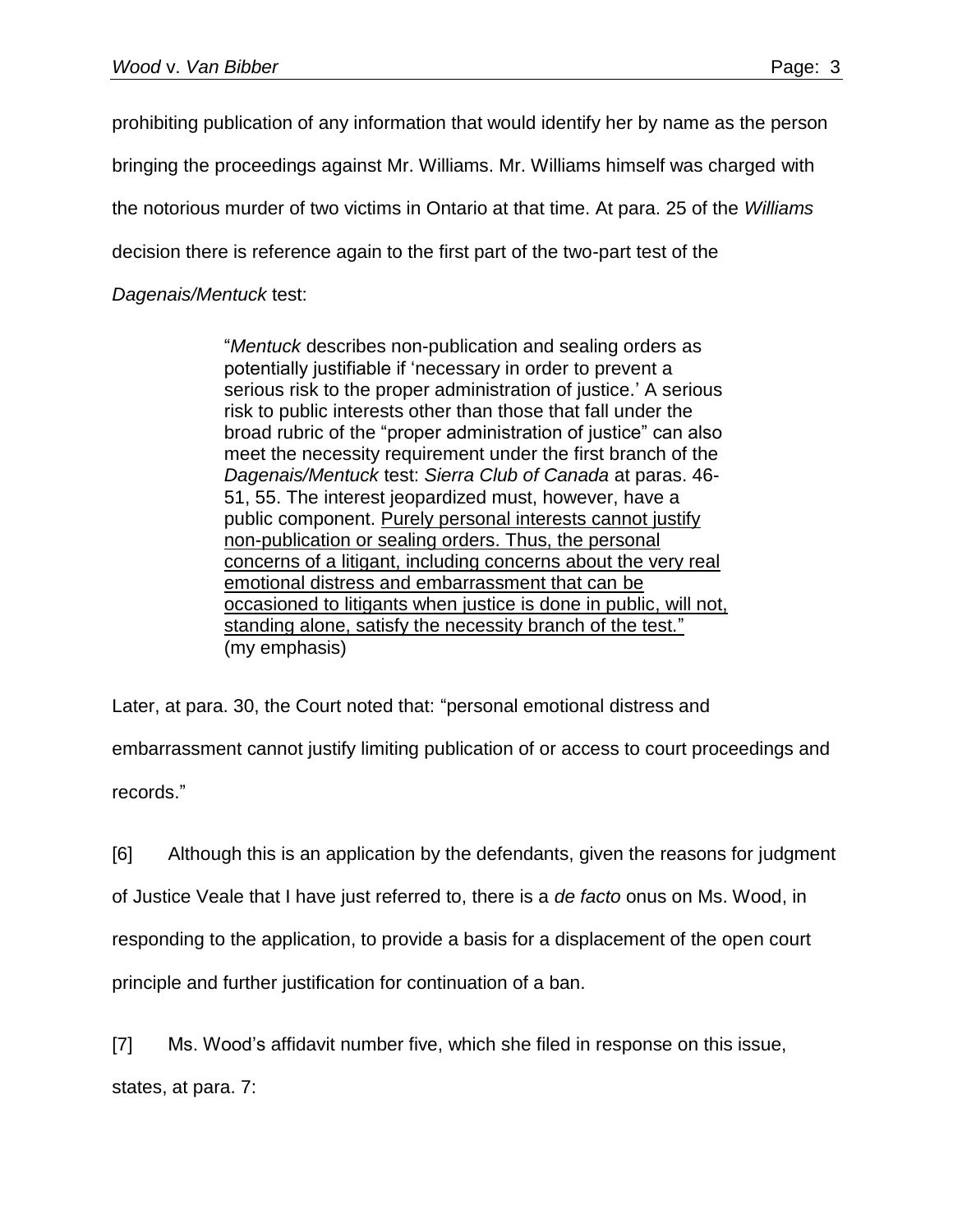"The allegation of sexual harassment has not been proven, and an allegation of this sort, if publicized, could have serious implications on my ability to earn a living in a small jurisdiction like the Yukon."

And further, at para. 8:

"As the judgment in this action has been appealed, I respectfully request that the publication ban remain in effect until the appeal process has been completed."

[8] In my view, these statements do not meet the onus expected of Ms. Wood in this

matter. With respect to the appeal, Ms. Wood indicated in her submissions on this

hearing that she used her full name in her appeal pleadings. So there is no publication

ban in place with respect to those appeal proceedings.

[9] There was also reference by the defendants to an email sent from Ms. Wood to

one of the defendants, Betty Baptiste, dated June 22, 2013. I will only quote a portion of

that:

"Well, I sure hope u can sleep at night. Actually I hope u never sleep again. You have managed to ruin my career, caused me to have to give up my job. I have no reference anymore to get another job, my self-esteem has been seriously damaged and now I'm getting slapped with double court costs."

And later:

"You are one manipulative bitch. I hope you're happy. YOU and that fuckhead avb --"

I interject to indicate that that is an obvious reference to the defendant Adam Van

Bibber.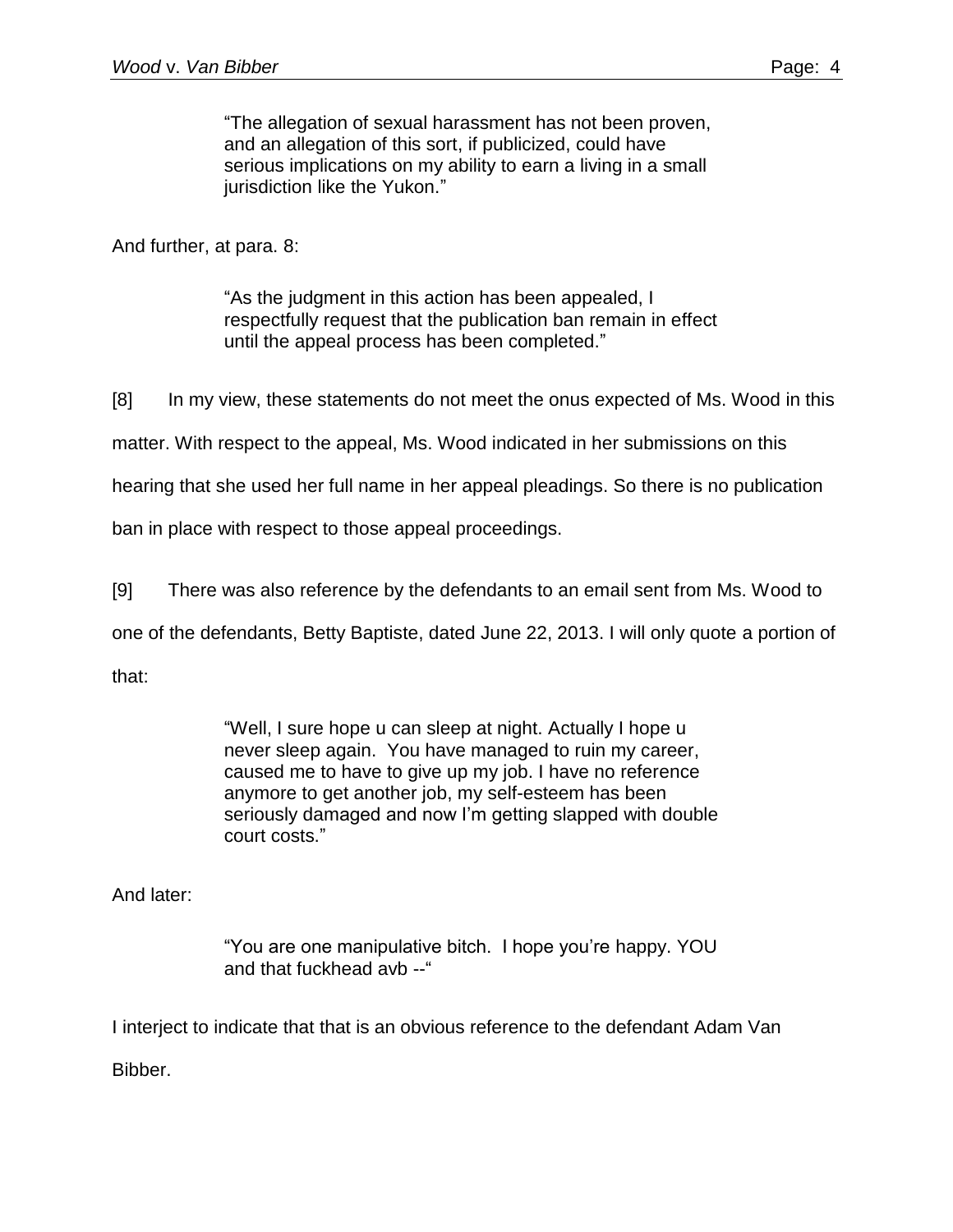"-- have ruined me. All I did was work my ass off for SFN --"

referring to the Selkirk First Nation,

"-- and tried to be a nice person. Look what it got me."

[10] That email is at least an indication of sour grapes and at worst is evidence of potential defamatory statements by Ms. Wood herself. It is easy to understand the dilemma which Ms. Baptise would have found herself in in attempting to deal with the contents and impact of this email without risking a violation of the publication ban. I am speaking here about, for example, taking the matter up with the RCMP or others, besides her counsel, not to mention the same potential problem for Mr. Adam Van Bibber.

[11] That creates a situation which was alluded to in another case, *A.B.* v. *Bragg Communication Inc*., 2011 NSCA 26, particularly at para. 85, dealing with a plaintiff who had initiated public proceedings, but was attempting to protect the publication of any information identifying her.

[12] With reference to that paragraph, which is cited by Justice Veale in his reasons, I would say that there are parallels with the case at bar. Here the plaintiff has instigated these defamation proceedings in a public forum, open to attendance by members of the public. She was unsuccessful in prosecuting her allegations of defamation, yet she continues to assert, to at least one of the defendants, that her claim was nevertheless just, and that the defendants, Baptiste and Van Bibber, are to blame for her loss and the consequences of that loss. Thus, to permit the plaintiff to act in this fashion, with the full